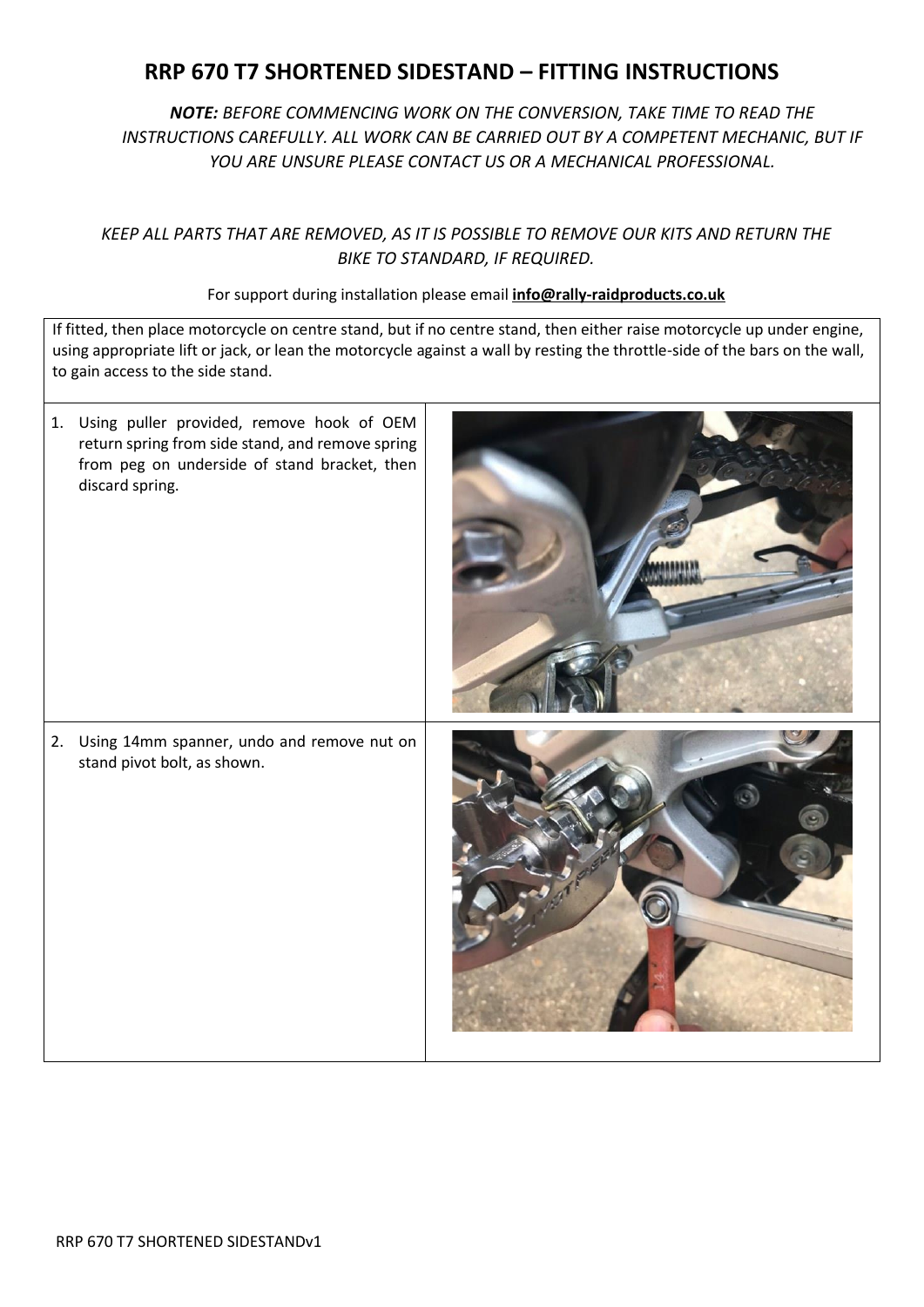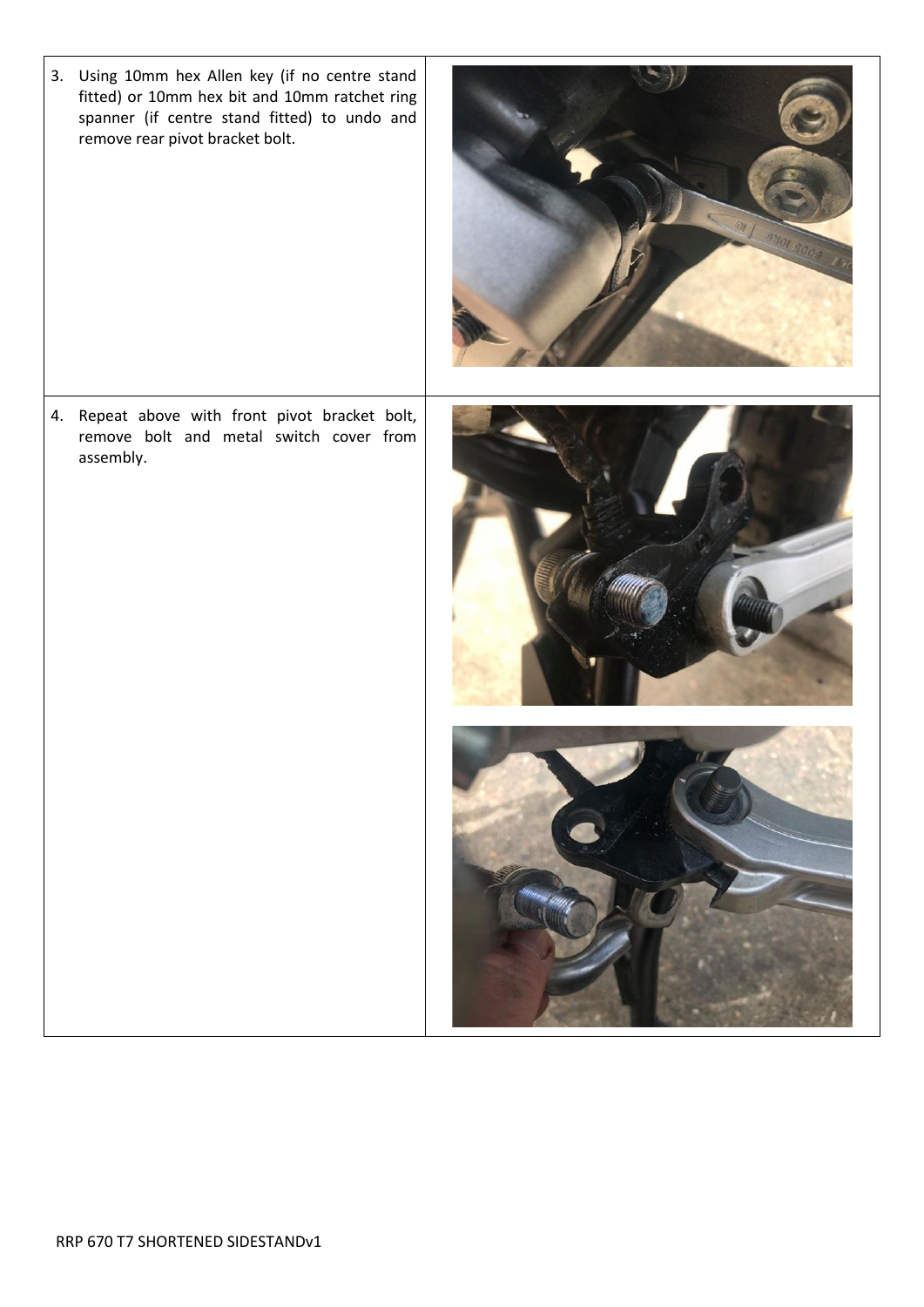| 5. Turn over stand and bracket, then remove M6<br>switch bolt, using 10mm spanner.                                                  |  |
|-------------------------------------------------------------------------------------------------------------------------------------|--|
| 6. Remove switch and note position of small metal<br>tab on underside of switch.                                                    |  |
| 7. Remove pivot bolt using 13mm spanner, then<br>discard OEM side stand, and clean pivot bracket<br>before re-assembly.             |  |
| 8. Replace pivot bolt through new side stand,<br>ensuring spring peg is facing up towards bolt, as<br>shown, tighten bolt securely. |  |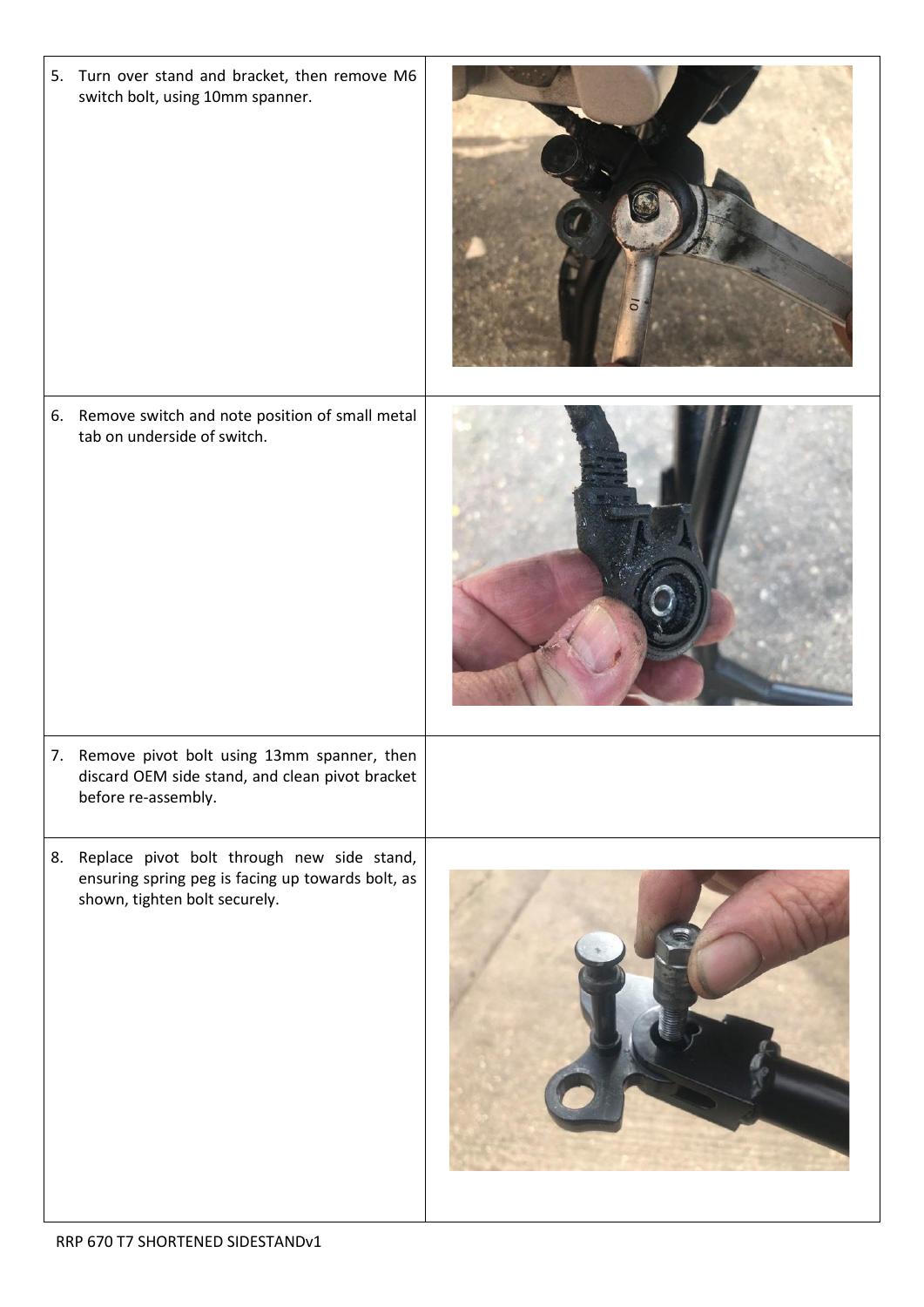